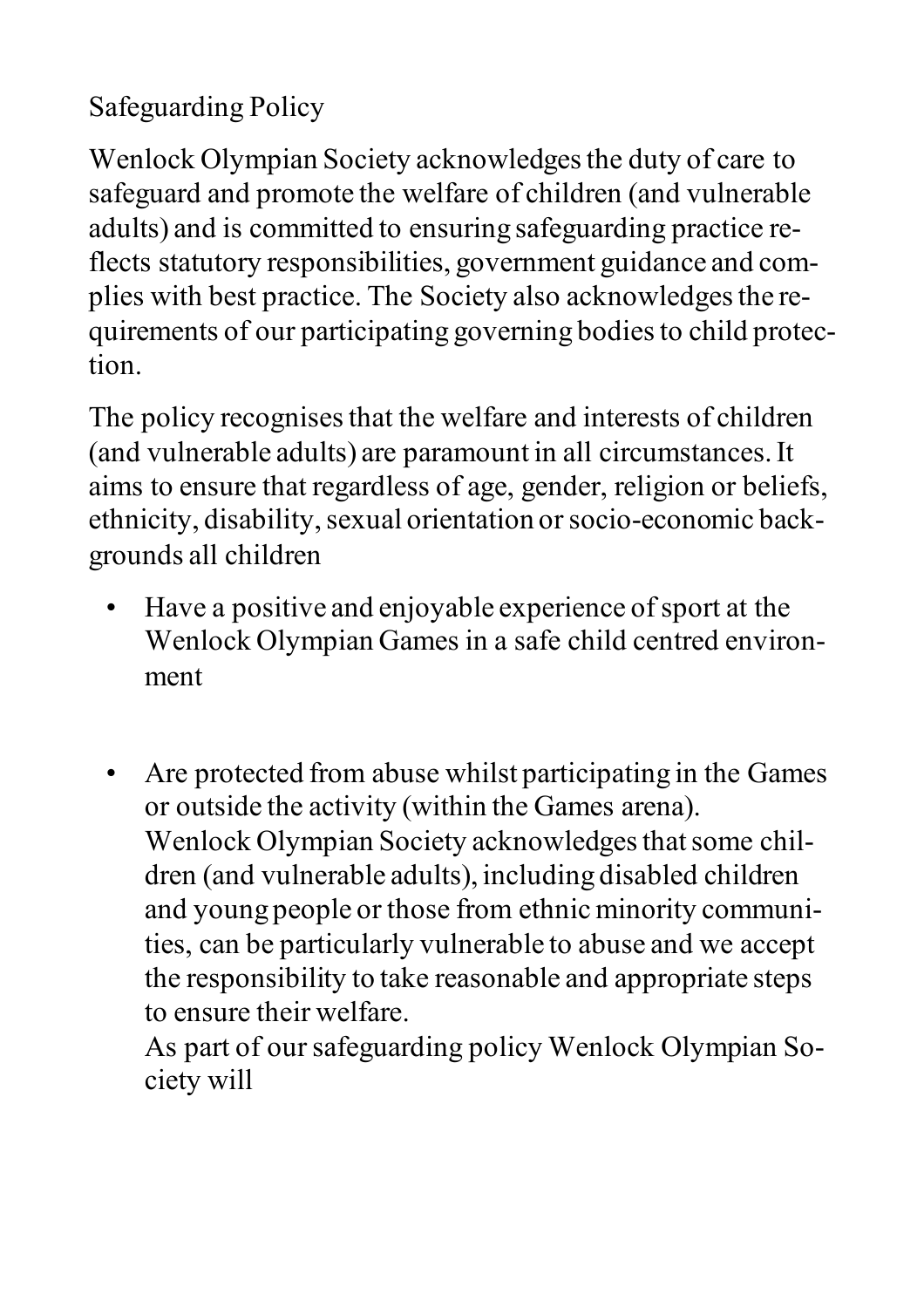- Ensure everyone understands their roles and responsibilities in respect of safeguarding and is provided with appropriate learning opportunitiesto recognise, identify and respond to signs of abuse, neglect and other safeguarding concerns relating to children, young people and vulnerable adults.
- Ensure appropriate action is taken in the event of incidents/concerns of abuse and support provided to the individual/s who raise or disclose the concern.
- Ensure that confidential, detailed and accurate records of all safeguarding concerns are maintained and securely stored
- Prevent deployment of unsuitable individuals
- Ensure robust safeguarding arrangements and procedures are in operation.
- Support Associate Clubs in their responsibility to safeguard children and vulnerable adults during their events. The policy and procedures will be widely promoted and are mandatory for everyone involved in Wenlock Olympian Society. Failure to comply with the policy and procedures will be addressed without delay and may ultimately result in exclusion from the organisation.
- **Monitoring**